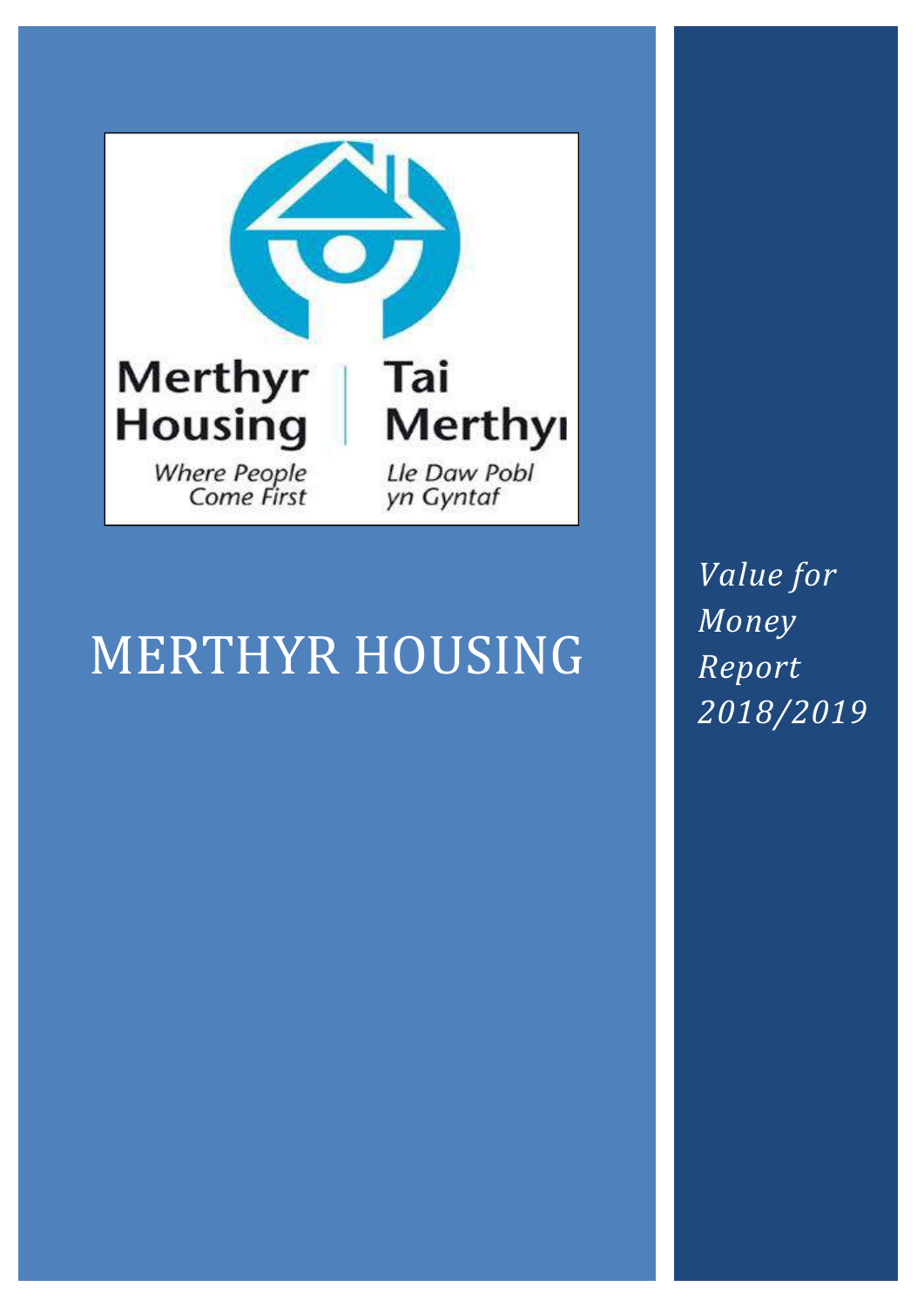# **Merthyr Housing Value for Money Report 2018/19**

Our VFM strategy sets out how the Association ensures staff at all levels understand and can evidence how they provide Value for Money. Value for Money is generally considered to cover 3 elements: economy, efficiency and effectiveness and can be summarised as:

- 1. **Economy**: Doing things at the 'best price'
- 2. **Efficiency**: Minimising waste and doing things the 'best way'
- 3. **Effectiveness**: Doing the 'right things' by maximising the positive outcomes produced

Wales has added a fourth 'E' for consideration: Equity - recognising diversity and spending fairly to ensure that those in greatest need are considered. The diagram below illustrates the relationship between these four elements:

**Equity**: A 4th 'E' is also a key element in Wales – this is spending fairly to ensure those in greatest need are considered



It is important to identify appropriate measures that demonstrate the delivery of these elements:

- **1.** Enable an understanding of 'money' i.e. service costs (inputs) **economy**
- 2. Indicate how effective the process of converting inputs to outputs **efficiency**
- 3. Map to the area of 'value' created (outcomes/outputs) **effectiveness**

We demonstrate Value for Money by reporting Economy, Efficiency and Effectiveness through a range of Key Performance Indicators (KPIs) and Performance Indicators (PIs). Our performance can also be measured against other associations through our use of HouseMark and the Global Accounts information. Our satisfaction figures are also key to evidence how our tenants view the services we provide to them.

# **Global Accounts**

All Welsh Housing Associations prepare financial information for the global accounts comparison to Welsh Government every year. Information extracted from the Global Accounts underpins useful and comparative cost data analyses that allows for VFM assessment. Please see the comparison table on the next page.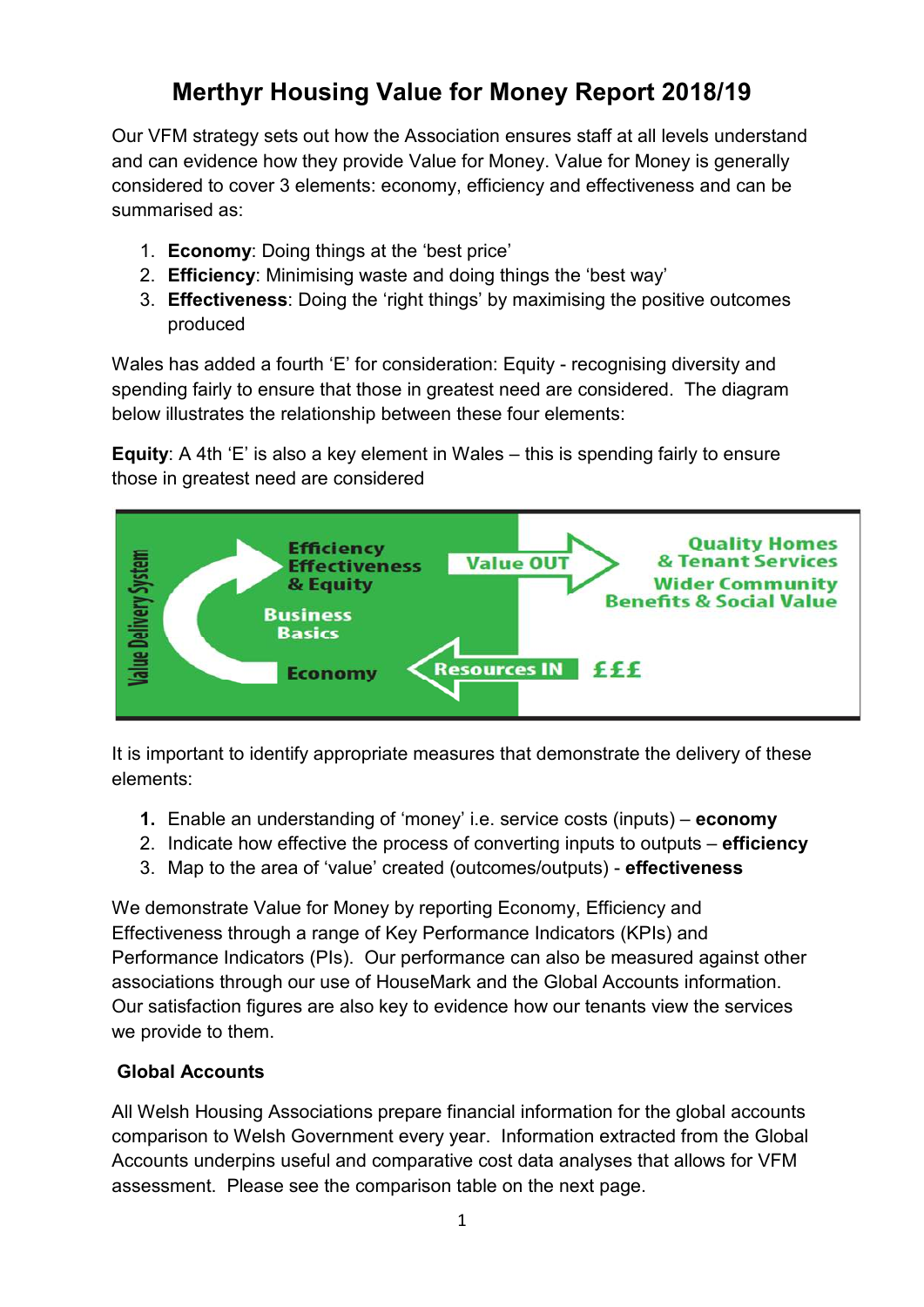|                                                                                   |      | Quartile Value |        | Median | Average |
|-----------------------------------------------------------------------------------|------|----------------|--------|--------|---------|
| Operating costs for lettings per Social Housing unit                              | 2018 | $\bigcirc$     | £2,298 | £3,003 | £3,197  |
|                                                                                   | 2017 | $\bigcirc$     | £2,319 | £2,850 | £3,030  |
|                                                                                   | 2016 | $\bigcirc$     | £2,292 | £2,950 | £3,118  |
|                                                                                   |      |                |        |        |         |
| <b>Management costs per Social Housing unit</b>                                   | 2018 | $\bigcirc$     | £678   | £1,031 | £1,222  |
|                                                                                   | 2017 | O              | £630   | £999   | £1,164  |
|                                                                                   | 2016 | $\bigcirc$     | £520   | £1,095 | £1,221  |
| Reactive repair costs per Social Housing unit                                     | 2018 | $\bigcirc$     | £877   | £998   | £1,131  |
|                                                                                   | 2017 | O              |        |        |         |
|                                                                                   |      | $\bigcirc$     | £847   | £976   | £1,082  |
|                                                                                   | 2016 |                | £942   | £1,047 | £1,087  |
| Major repairs and component costs per Social Housing unit (Capital Exp)           | 2018 | $\bigcirc$     | £311   | £629   | £970    |
|                                                                                   | 2017 | O              | £106   | £615   | £1,064  |
|                                                                                   | 2016 | $\bigcirc$     | £148   | £670   | £1,218  |
|                                                                                   |      |                |        |        |         |
| Major repairs and component costs per Social Housing unit (Capital & Revenue Exp) | 2018 | $\bigcirc$     | £311   | £1,000 | £1,257  |
|                                                                                   | 2017 | O              | £106   | £982   | £1,337  |
|                                                                                   | 2016 | O              | £148   | £822   | £1,507  |
|                                                                                   |      |                |        |        |         |
| <b>Bad debts per Social Housing unit</b>                                          | 2018 | $\bullet$      | £73    | £31    | £32     |
|                                                                                   | 2017 | $\bigcirc$     | £36    | £28    | £29     |
|                                                                                   | 2016 | $\bigcirc$     | £29    | £29    | £41     |
| Weighted average cost of capital                                                  | 2018 | O              | 3.9%   | 4.3%   | 5.1%    |
|                                                                                   | 2017 | Ο              | 4.0%   | 4.4%   | 4.8%    |
|                                                                                   | 2016 | O              | 3.8%   | 4.6%   | 4.9%    |
|                                                                                   |      |                |        |        |         |
| Free cash flow (before draw down or repayment of loans) per Social Housing unit   | 2018 |                | £1,018 | £492   | £394    |
|                                                                                   | 2017 | O              | £835   | £452   | £309    |
|                                                                                   | 2016 | $\bigcirc$     | £1,825 | £684   | £55     |
|                                                                                   |      |                |        |        |         |
| <b>Gross Arrears/Social Housing turnover</b>                                      | 2018 | O              | 2.8%   | 4.3%   | 4.6%    |
|                                                                                   | 2017 | $\bullet$      | 2.3%   | 4.1%   | 4.3%    |
|                                                                                   | 2016 | $\bigcirc$     | 2.6%   | 3.99%  | 4.2%    |
| <b>Total Turnover per Social Housing unit</b>                                     | 2018 | Ο              | £5,161 | £5,309 | £5,294  |
|                                                                                   | 2017 | $\bigcirc$     | £5,059 | £5,189 | £5,095  |
|                                                                                   | 2016 | $\bigcirc$     | £5,043 | £5,043 | £5,000  |
|                                                                                   |      |                |        |        |         |
| Rental void loss per Social Housing unit                                          | 2018 | O              | £27    | £60    | £79     |
|                                                                                   | 2017 | O              | £28    | £49    | £79     |
|                                                                                   | 2016 | ∩              | £41    | £61    | £90     |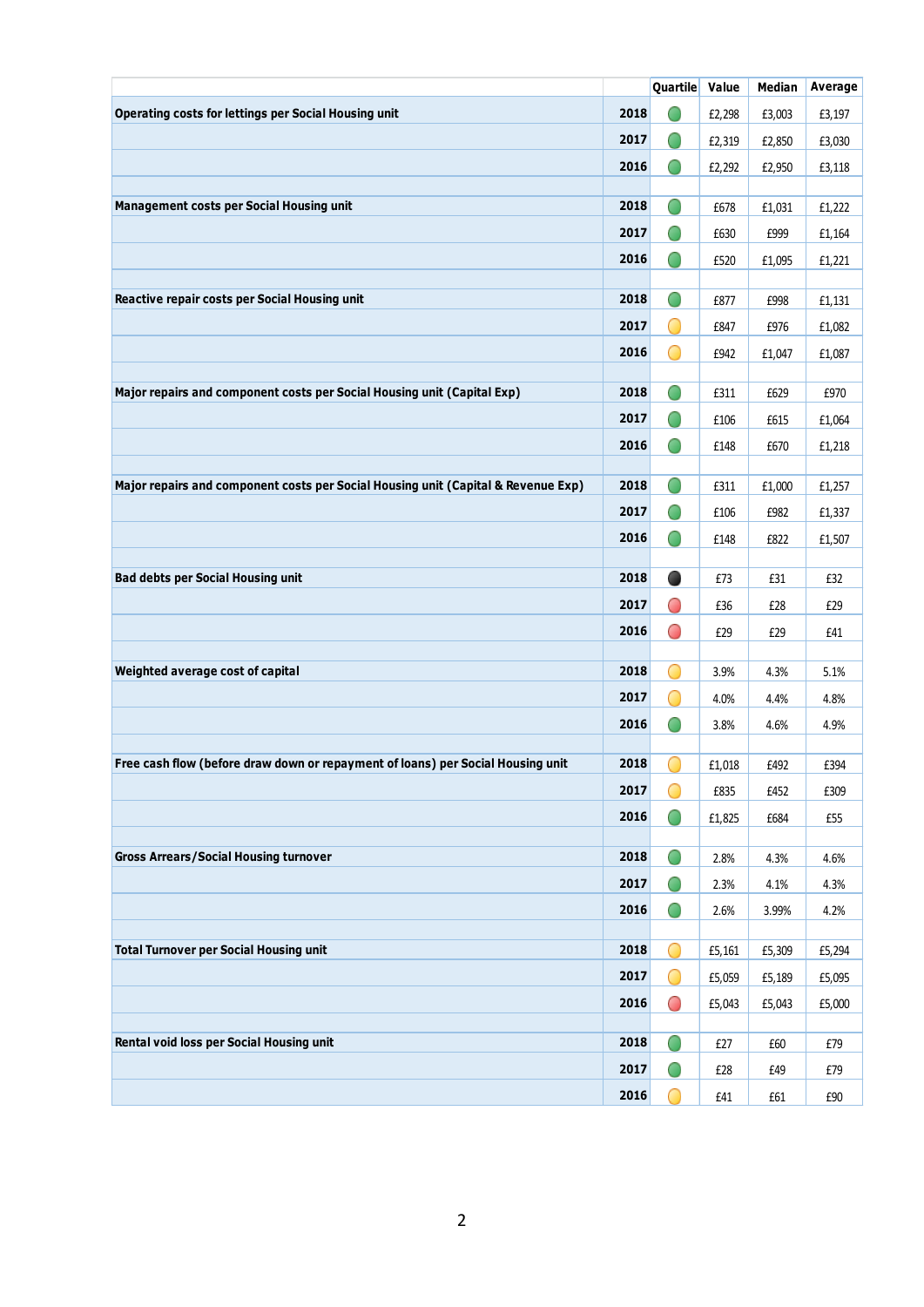Looking at the Global Accounts Comparison Table it is pleasing to note that out of the eleven categories we have six greens, four ambers and only one black. The black is for bad debts and this figure includes bad debt write offs plus a higher allowance for additional bad debt provision due to welfare reforms. Bad debt provision may or may not materialise. We will re-examine this bad debt provision moving forward.

We have also included Comparative information graphs which illustrate the performance and funding of the organisation under the "Key Financial Data" provided in our Regulatory Judgement of May 2019.



# **Performance**

–This shows an improvement from last year and is a measurement of income against expenditure excluding interest payments and loss on asset disposals

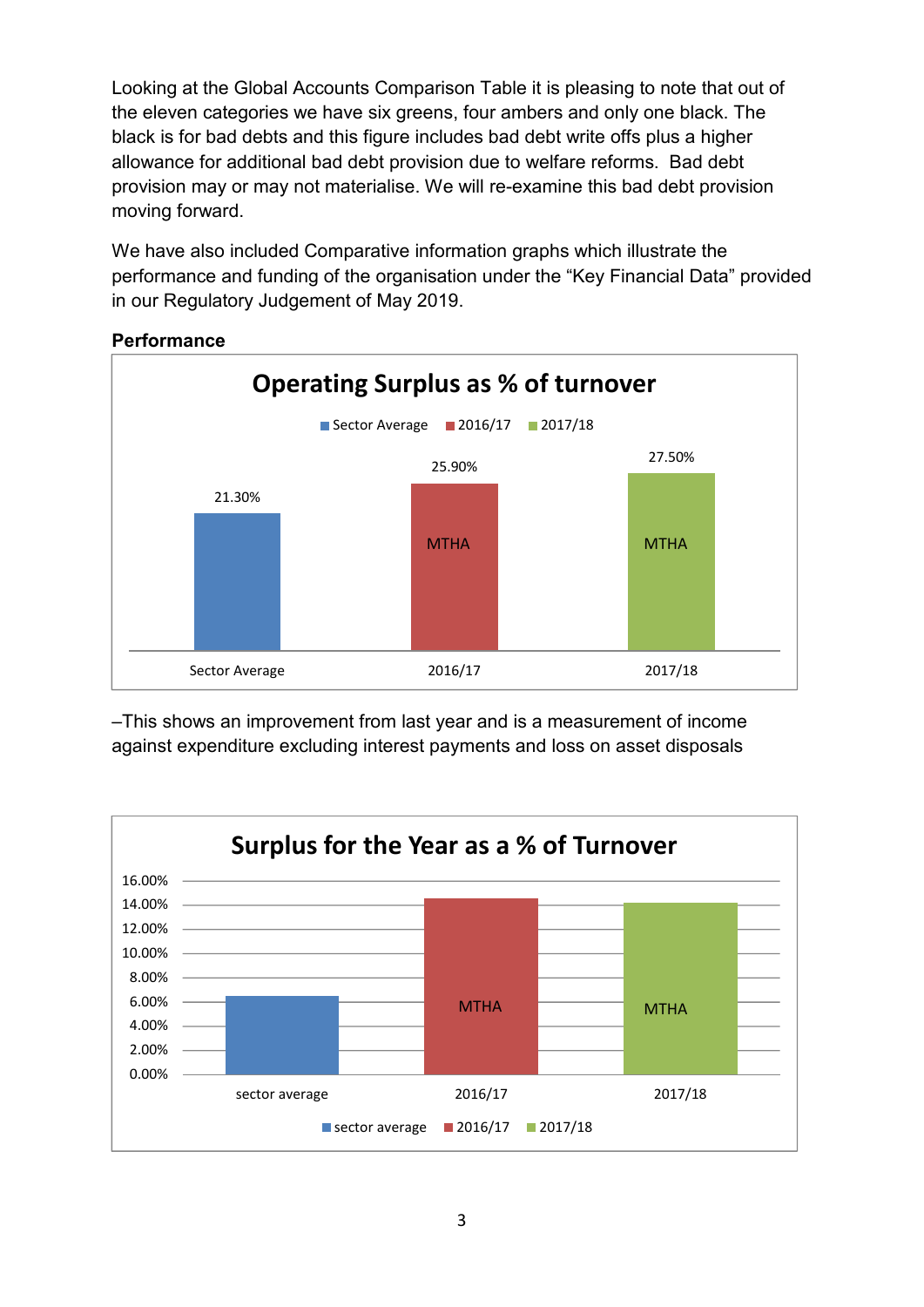Surplus for the year takes in to consideration interest payments and loss on asset disposal.



As you can see from the graph, loss from empty properties and rent as % of rental income has deteriorated and the suggestion is that this is due to the transition to universal credit.



**Funding** 

The funding of the Organisation is made up of mixed variable and fixed funding rates. There is more certainty with the fixed funding if interest rates increase. However, currently variable rates are more competitive due to the low interest rates. It is healthy to have a mixed portfolio of borrowing.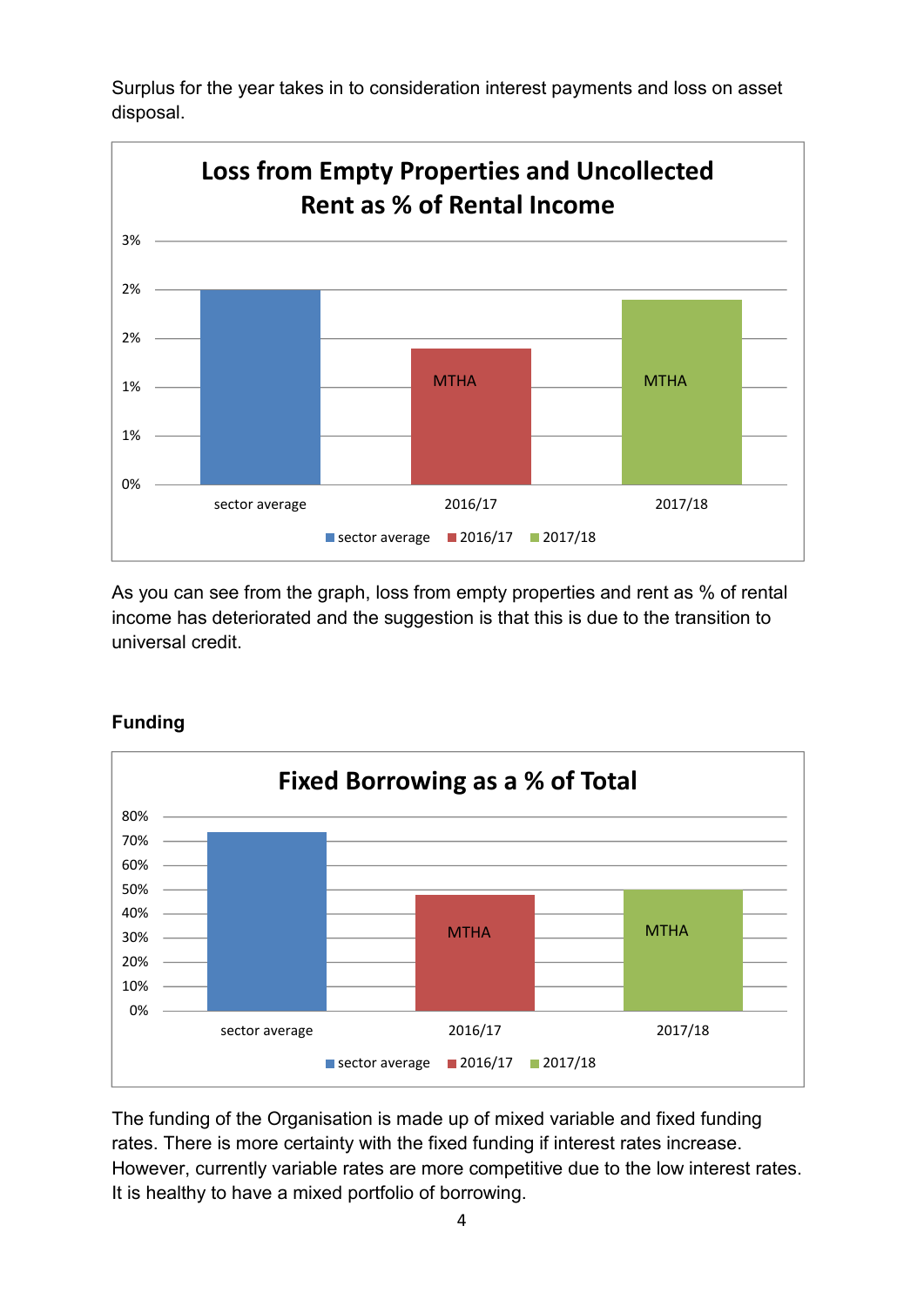

This is the ratio of total borrowings to the historic cost of completed housing properties. As you can see, the graph shows a favourable gearing ratio and allows the ability to increase our borrowing if required.



Interest cover is the amount of surplus available to cover the interest costs. As you can see from the above graph there is room for the business to cover further funding requirements.

#### **HouseMark Information**

We submit annual and quarterly information to HouseMark in a number of areas which allows us to compare our performance to other housing associations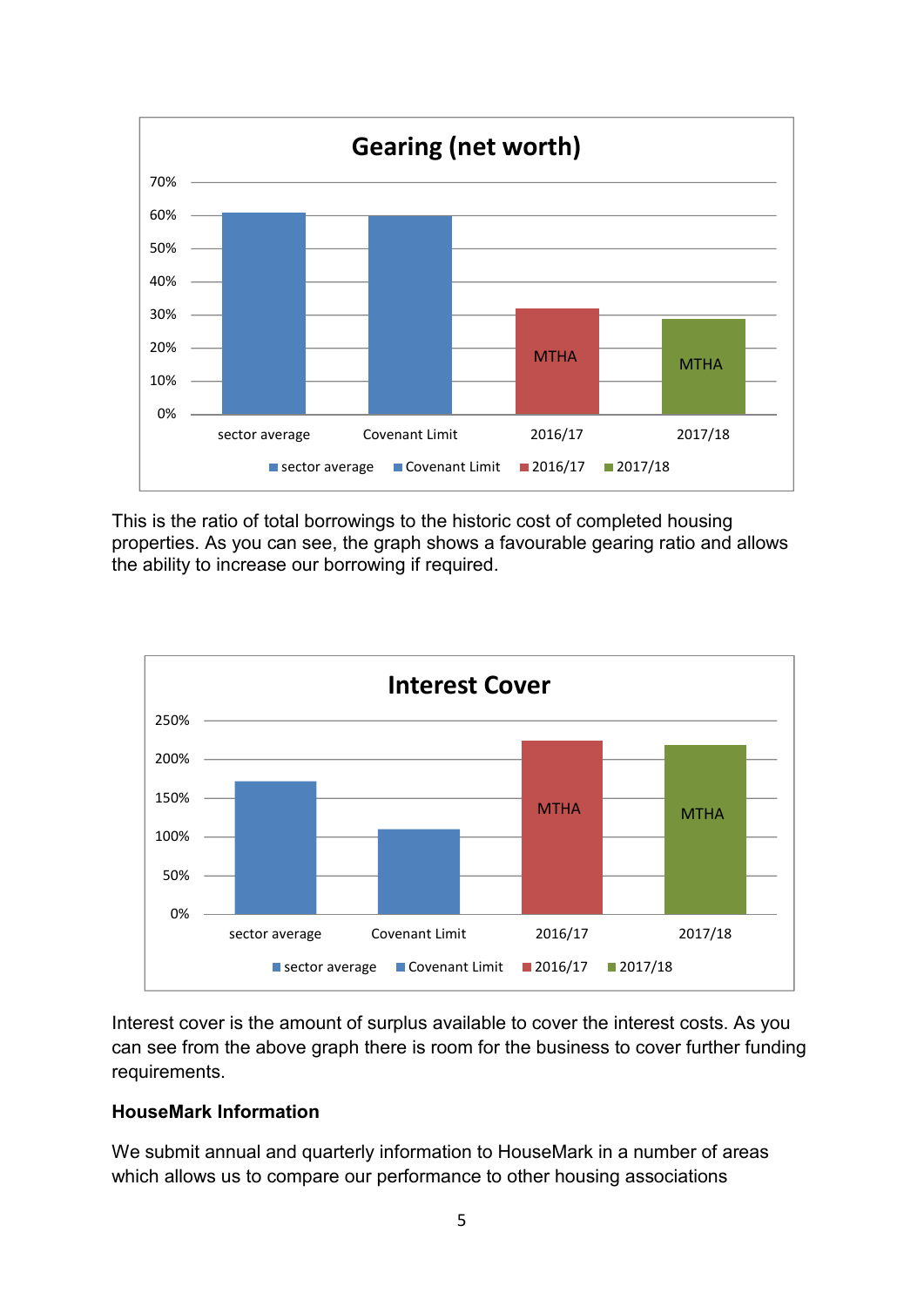throughout the UK and also whether our own performance has improved from the previous year. This information can help us evaluate whether we provide VFM in relation to the services we provide.

For example, one service we provide may be more expensive than another association; however other information may show high levels of satisfaction. So whilst the service may be slightly more expensive we can argue that it provides VFM as tenants are happy with the service they have received. Similarly we may be providing a service that in terms of HouseMark indicates we are performing well, however satisfaction levels are low which could suggest we are not providing VFM.

Our annual report from HouseMark provides information for comparison in over 30 areas. We analyse this data to see where we can improve and also where we are performing well.

A key goal of the Association is to try and have as many service areas as possible performing in the top quarter, whilst ensuring that we provide value for money.

Our main area of concern is in relation to our 'overheads as a percentage of our adjusted turnover.' As a small organisation our overheads are high due to the small stock size. . Please note that MTHA is represented in "yellow" in the following graphs. Our peers are in "blue"



Overheads as a % of turnover

As can be seen from the above graph, when compared to our peer group, our costs are over the median but not in the top quartile range. When the data is further analysed (please see table overleaf), our higher percentage is in relation to central overheads. Our premises cost as a % of turnover compares favourably whilst our finance costs as a % of turnover is high. Finally our I.T. costs as a percentage of turnover is below our peer group.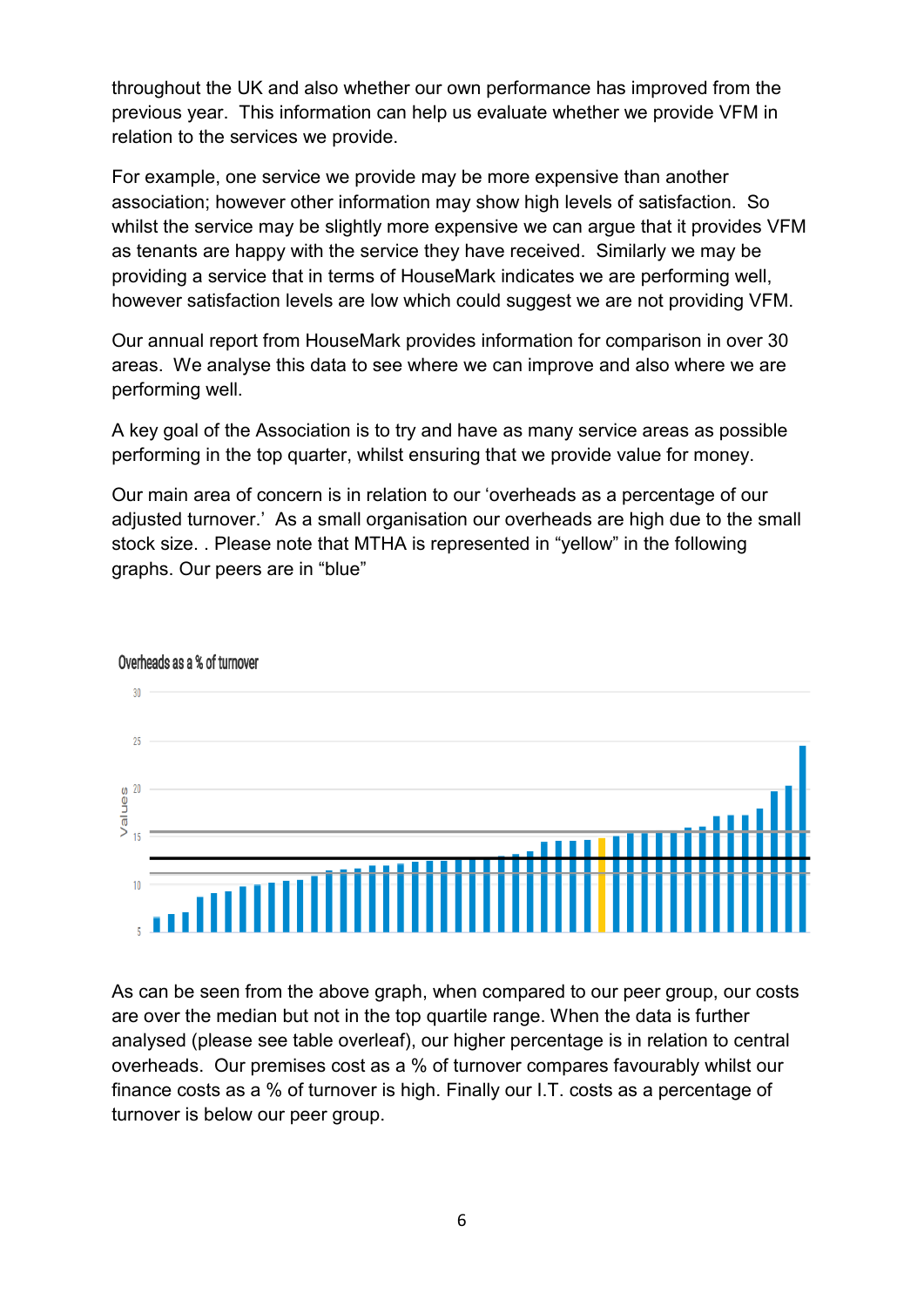#### Overheads as a % of turnover



# Direct CPP of housing management 800 600 Values  $400$  $200$

The above graph represents the cost per property of housing management. As can be seen, we are just below the higher quartile. This is an improvement to last year where we were in the highest quartile. Our Housing Management costs include our Community Development Team, so this could explain why our costs are higher than many of our peers. The graph illustrates that our rent arrears collection costs are low in comparison to the peer group (£24.93 less) whilst resident involvement is £39.32 more expensive and this equates to some of the costs of the Community Development Team. However, it can be argued that the social value provided by this team far outweighs the additional costs. Please see the attached Social Value Report.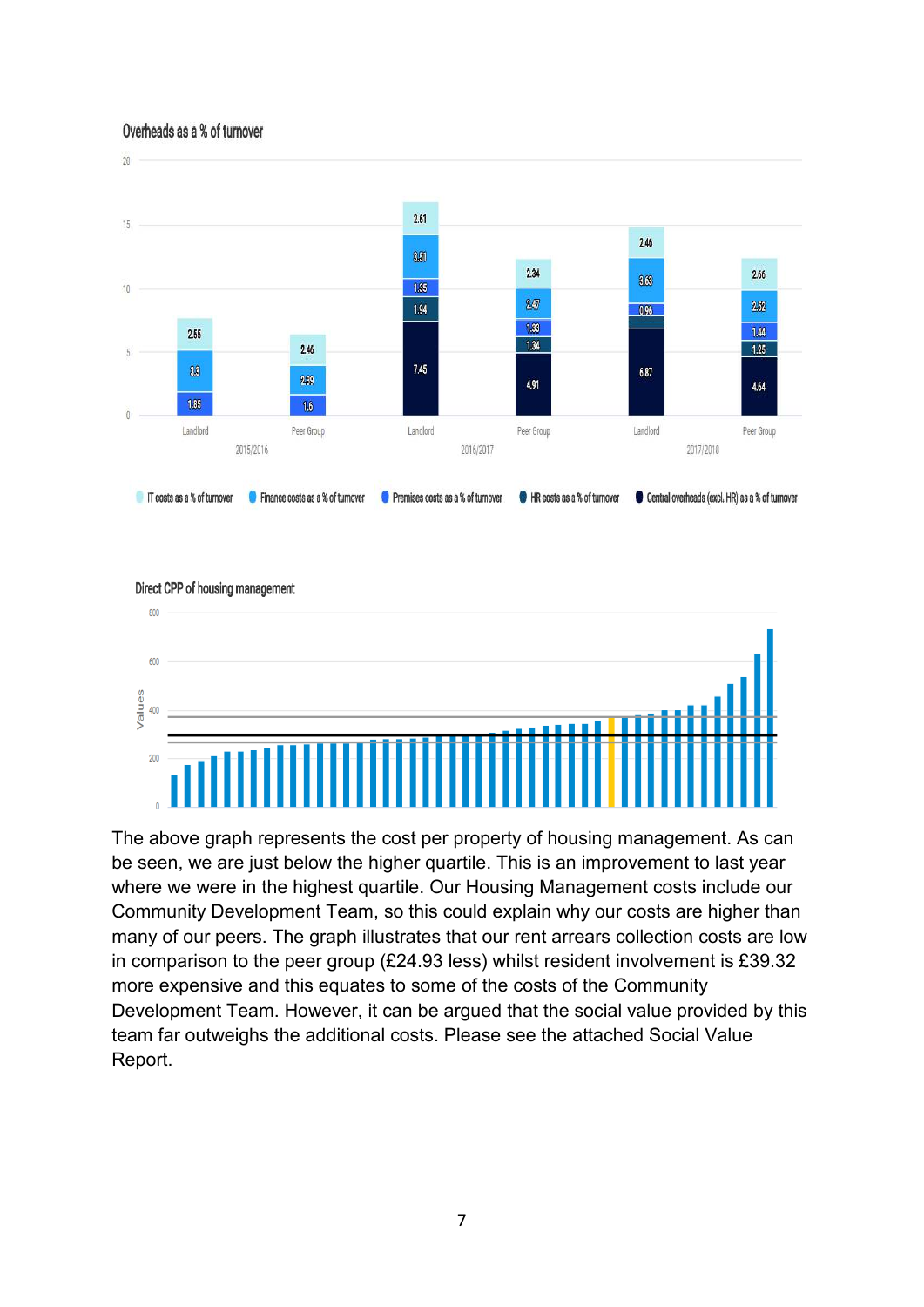#### Direct CPP of housing management



Average re-let time  $80$  $60$ Values 40 20  $\overline{0}$  $\wedge$  $\bar{\mathbf{A}}$  $\Lambda$  $\lambda$  $\mathbf A$  $\Lambda$  $\boldsymbol{\Lambda}$  $\bar{\Lambda}$  $\Lambda$  $\Lambda$  $\lambda$  $\Lambda$  $\bar{\kappa}$ 

Average re-let time is the time we take to re-let a property when it becomes void and includes time taken for repairs to the property and the allocation to a suitable applicant from the Common Housing Waiting List. For 2017/18 we achieved a lower quartile rating.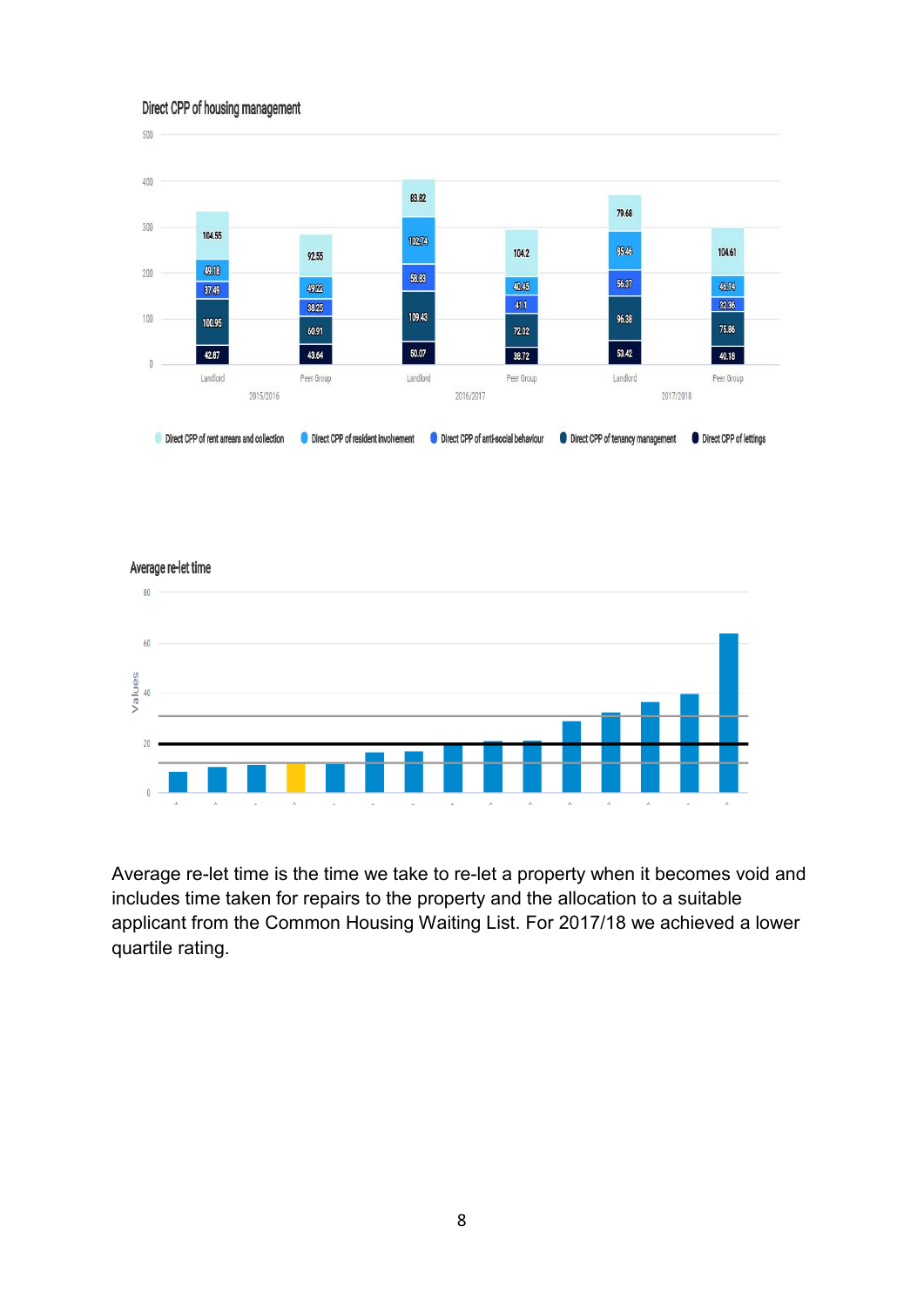Direct CPP of major works & cyclical maintenance



The previous graph illustrates that we are in the lower quartile range for the cost per property for major works and cyclical maintenance. This is due to the fact that we have previously invested in replacement of kitchens/bathrooms/windows/doors etc.

# **Tenant Satisfaction Results**



It is pleasing to note that we hit the top quartile for tenant satisfaction with the service provided.



We just miss out on the top quartile with satisfaction with the overall quality of home.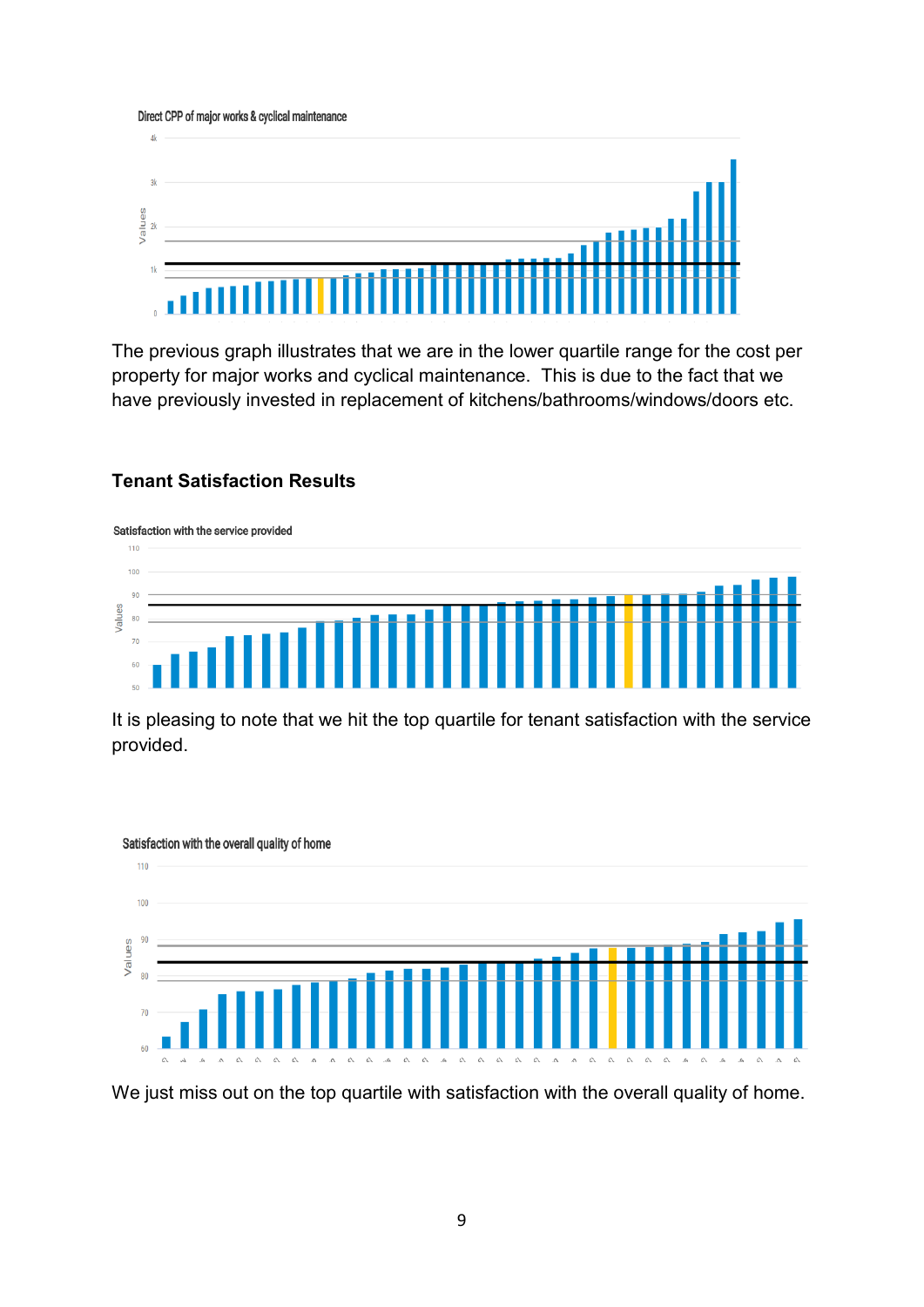#### Satisfaction with neighbourhood as a place to live



Satisfaction with neighbourhood as a place to live is well within the top quartile and could possibly reflect the social value we apply to our communities.

Satisfaction that rent provides value for money



 The satisfaction that rent provides value for money is just belowthe top quartile, but compares favourably with the majority of our peers.



 Satisfaction with repairs and maintenance overall is above the median but slightly below the upper quartile. We will be working positively with our Tenant Service Standards Group to identify ways of improving our customer service and therefore our satisfaction levels.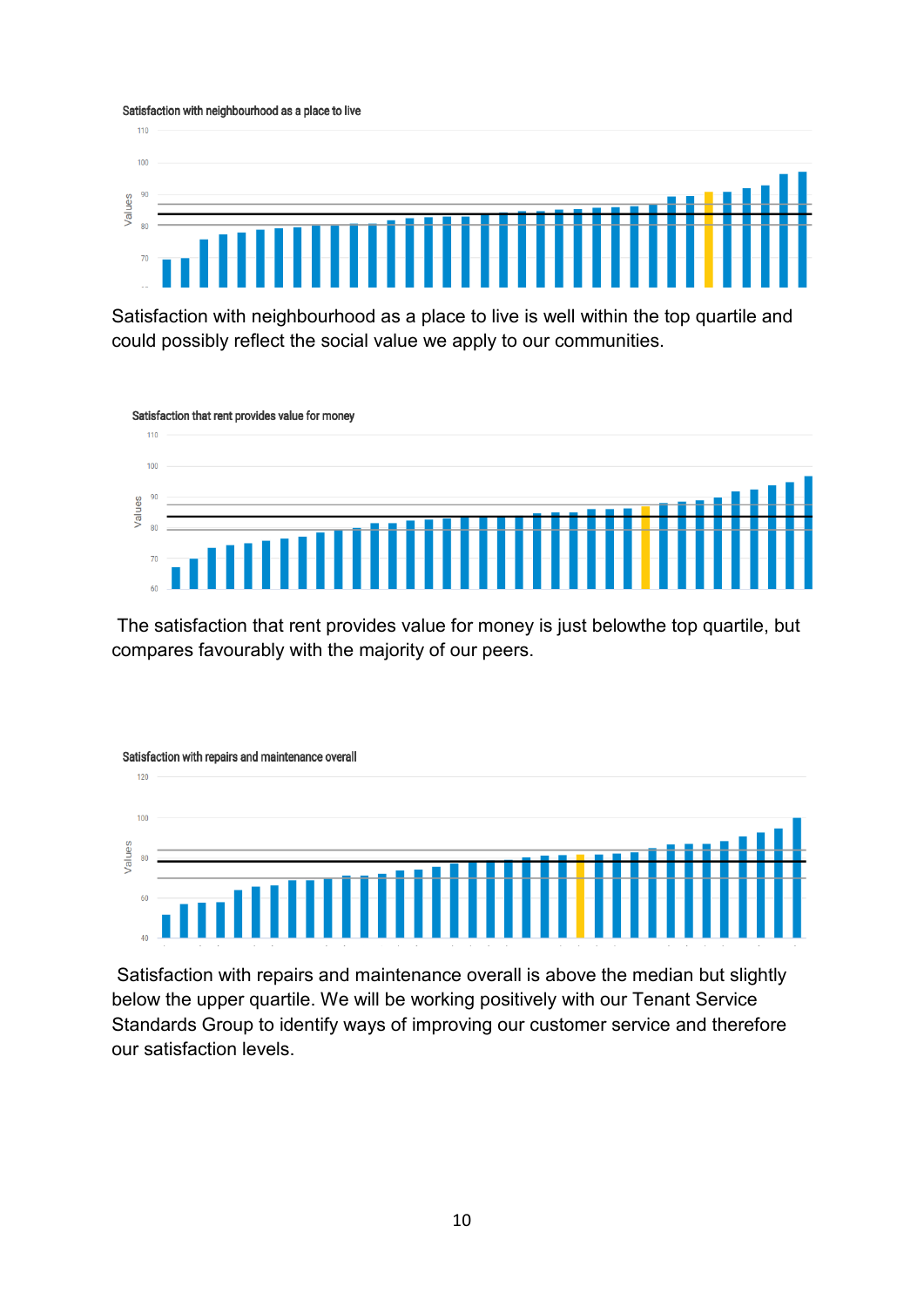Satisfaction that their views are being listened to and acted upon



It is pleasing that we are in the top quartile for satisfaction that their views are being listened to and acted upon.

We will continue to work positively to improve our performance indicators in all areas.

We carry out a tenant satisfaction survey on an annual basis and the table below shows a comparison of our tenant satisfaction levels over the previous two years. As you can see there are some areas where our performance has improved and others where it has not. We will be looking in to these areas and see what improvements we can make to improve our satisfaction results. We improved our % of questionnaire returns from 10% to almost 15%.

#### **Comparisons between 2017 and 2018 survey data for Welsh Government benchmarking**

| Comparisons between 2017 & 2018 survey                          |                  |                  |                |                       |                    |  |
|-----------------------------------------------------------------|------------------|------------------|----------------|-----------------------|--------------------|--|
|                                                                 | Very             | Fairly           | <b>Neither</b> | Fairly                | Very               |  |
| The service<br>provided by<br>your<br>Association<br>2017 score | satisfied<br>77% | satisfied<br>15% | 5%             | dissatisfied<br>$1\%$ | dissatisfied<br>2% |  |
| 2018 score                                                      | 63.5%            | 25.8%            | 4.4%           | 5.0%                  | 1.3%               |  |
| The overall<br>quality of your<br>home<br>2017 Score            | 64%              | 26%              | 6%             | 2%                    | 2%                 |  |
| 2018 Score                                                      | 52.2%            | 35.7%            | 7.6%           | 1.9%                  | 2.5%               |  |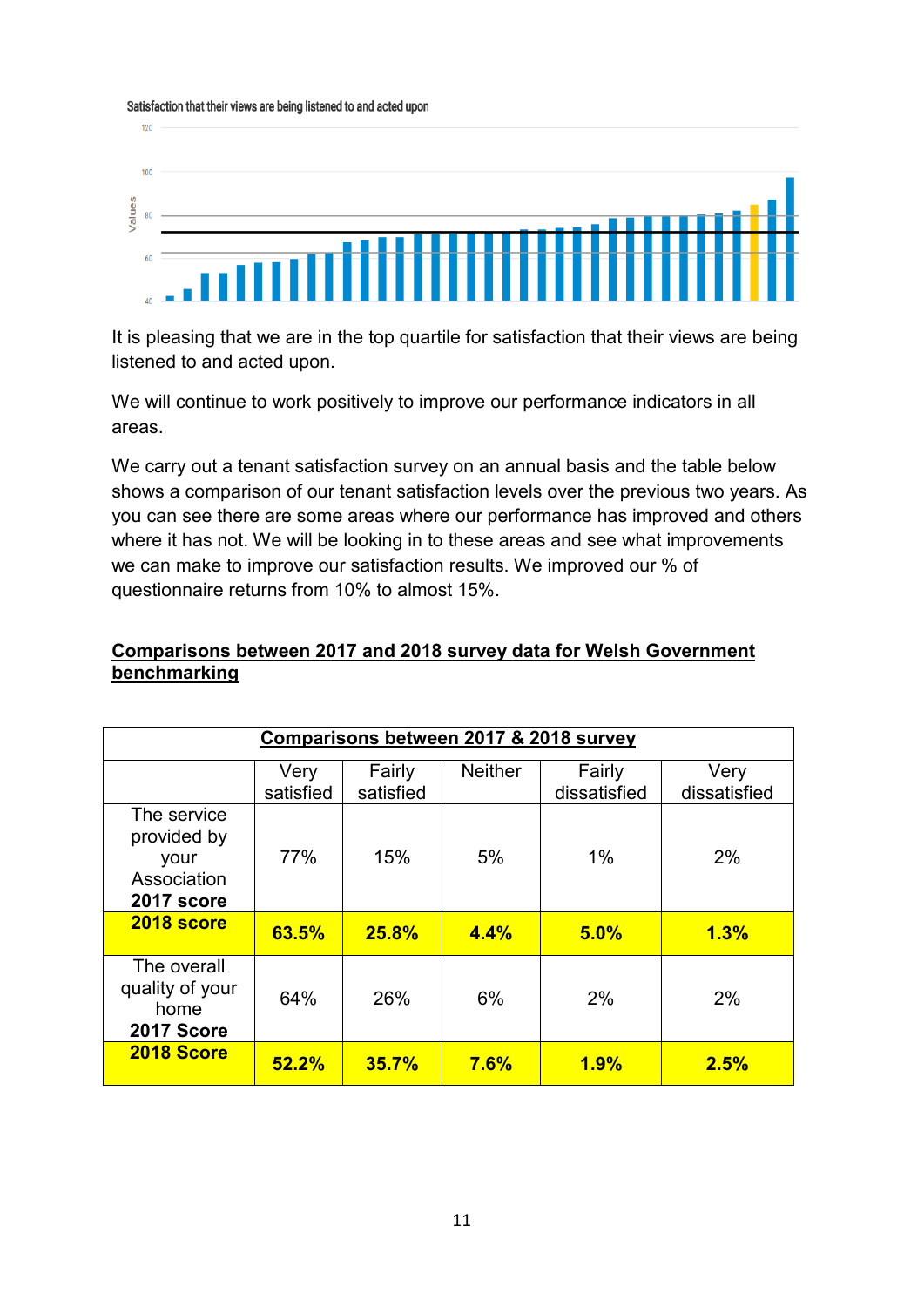| Comparisons between 2017 & 2018 survey                                                                          |            |       |              |       |             |  |
|-----------------------------------------------------------------------------------------------------------------|------------|-------|--------------|-------|-------------|--|
| Neighbourhood<br>s as a place to<br>live<br>2017 score                                                          | 67%        | 24%   | 4%           | $1\%$ | 4%          |  |
| 2018 score                                                                                                      | 56.6%      | 34%   | 3.8%         | 2.5%  | 3.1%        |  |
| Rent provides<br>value for money<br>2017 score                                                                  | 69%        | 23%   | 3%           | 2%    | 3%          |  |
| 2018 score                                                                                                      | 60%        | 26.9% | 9.4%         | 1.9%  | 1.9%        |  |
| The Association<br>is providing the<br>service tenants<br>and residents<br>expect<br>2017 score                 | 69%        | 19%   | 5%           | 4%    | 2%          |  |
| 2018 Score                                                                                                      | 57.8%      | 28.6% | 6.2%         | 5.6%  | 1.9%        |  |
| The way your<br>Association<br>deals with<br>repairs and<br>maintenance<br>2017 score                           | 62%        | 20%   | 9%           | 4%    | 4%          |  |
| 2018 score                                                                                                      | 55.3%      | 26.7% | <b>10.6%</b> | 1.9%  | 5.6%        |  |
| That your<br>Association<br>listens to<br>tenants and<br>residents views<br>and acts upon<br>them<br>2017 score | 63%        | 25%   | 7%           | 3%    | 2%          |  |
| 2018 score                                                                                                      | 52.5%      | 31.9% | <b>10.6%</b> | 1.3%  | 3.8%        |  |
| Tenants and<br><b>Residents trust</b><br>the Association<br>2017 score                                          | Yes        | 95%   | No           | 5%    |             |  |
| 2018 Score                                                                                                      | <b>Yes</b> | 94.3% | <b>No</b>    | 5.7%  |             |  |
| The way your<br>Association<br>deals with anti-<br>social behaviour<br>2017 score                               | Yes        | 73%   | No           | 10%   | N/A (17%)   |  |
| 2018 Score                                                                                                      | <b>Yes</b> | 63.3% | <b>No</b>    | 9.5%  | N/A (27.2%) |  |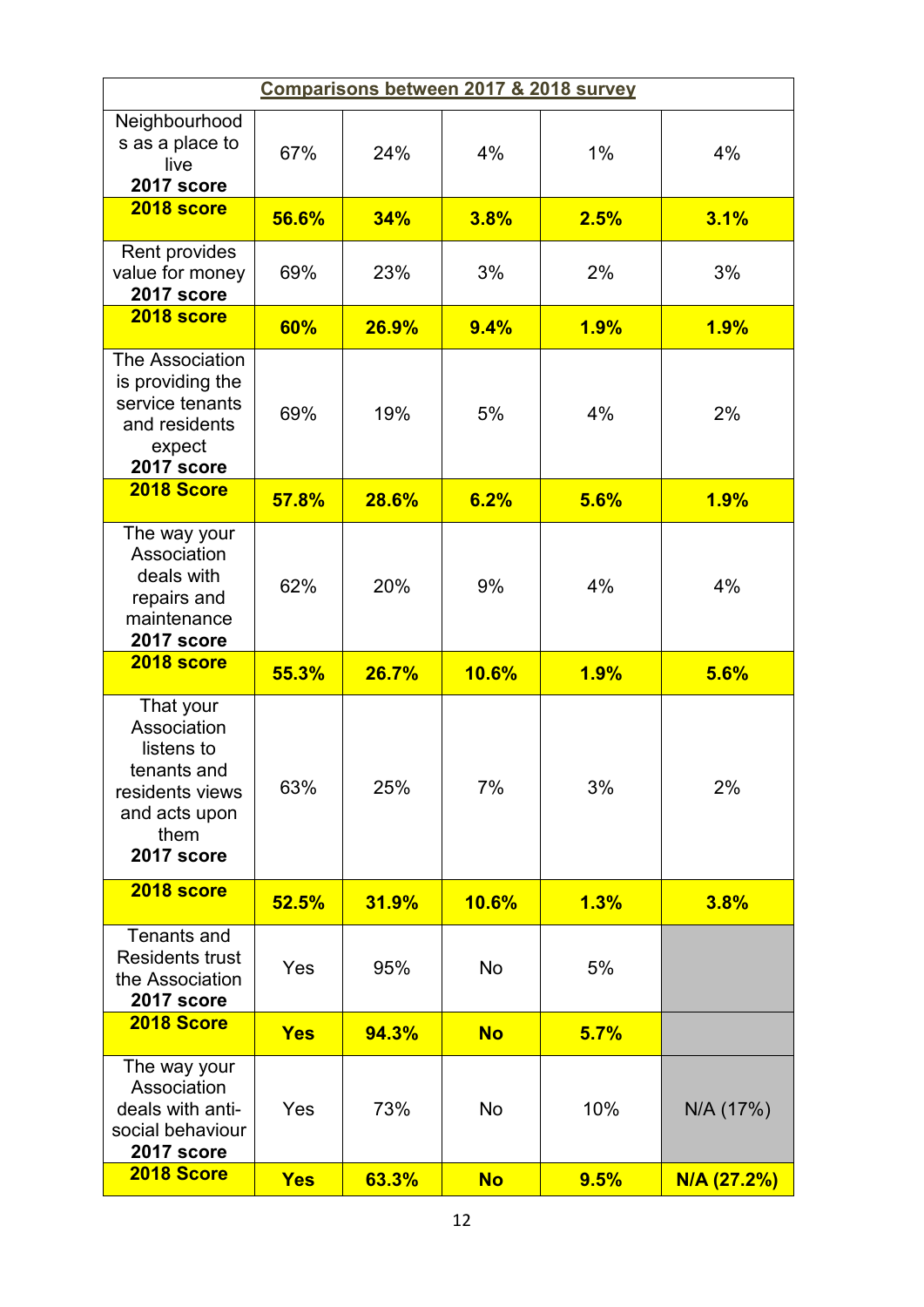# **Observations on Comparisons.**

Overall satisfaction has stayed the same in 3 areas when compared with the 2017 questionnaire. Question 6. '*The way the association deals with repairs and maintenance'* has remained the same (82% in both years). Question 3. *Your neighbourhood as a place to live* has also remained very similar (91% in 2017, 90.6% in 2018), as well as Question 18. *Do you trust MTHA?* This was only slightly down (95% in 2017, 94.3% in 2018).

 Apart from these questions overall satisfaction is observed to be down slightly. However, on further inspection of the results we can see that '*dissatisfaction'* has stayed the same on 4 of the questions and the amount of respondents using the neutral response (Neither or N/A) has significantly increased. This is observed on the following questions:

*Quality of your home* (dissatisfied 4% in 2017, 4.4% in 2018, neither increased by 1.6% from  $6\% > 7.6\%$ ).

*Your rent provides value for money.* When look at rent providing value for money, while satisfaction rates were down from 92% (2017) to 86.9 (2018), the rate of dissatisfaction was also down from 5% (2017) to 3.8% (2018). The amount of respondents giving a neutral 'neither' response was up by 6.4% from 3% > 9.4%.

 There is little anecdotal evidence in the comments that could account for this increase in neutrality regarding rent, however there are comments from 2 separate respondents that could suggest that people are now thinking more about what they pay for e.g.–'*Don't think the rent on a one bed house is the same as a two bed house in an area of Merthyr Tydfil'* and…… *'Why is the rent for my 4 bed house in Aberfan higher and more expensive than (another RSL) houses of the same size. Also, why is there a difference in the rent on 4 bed mtha properties, why are they not all the same rent as your 2/3 bed properties?*

We know with the implementation of Universal Credit that claimants are now expected to take more responsibility and pay their own rent so this could be one suggestion as why people are now questioning value for money; however you would expect neutrality to occur when respondents are not involved with paying their rent. More information is needed to form a reliable conclusion.

When talking about Anti-Social behaviour, although there is a significant decline in respondents answering that they are happy with the way the association deals with anti-social behaviour observed in Question 16 (73% in 2017, 63.3% in 2018) again, the percentage of people answering that they are unhappy with the way anti-social behaviour is dealt with has stayed the same (10%). The decline in happy respondents is again attributed to the number of respondents answering N/A which increased by 10%, 17% >27.2%.

For questions that are not open to interpretation we can conclude that the neutral response can be taken as the tenant has not engaged with the service therefore cannot respond positively or negatively. This is typically observed in questions about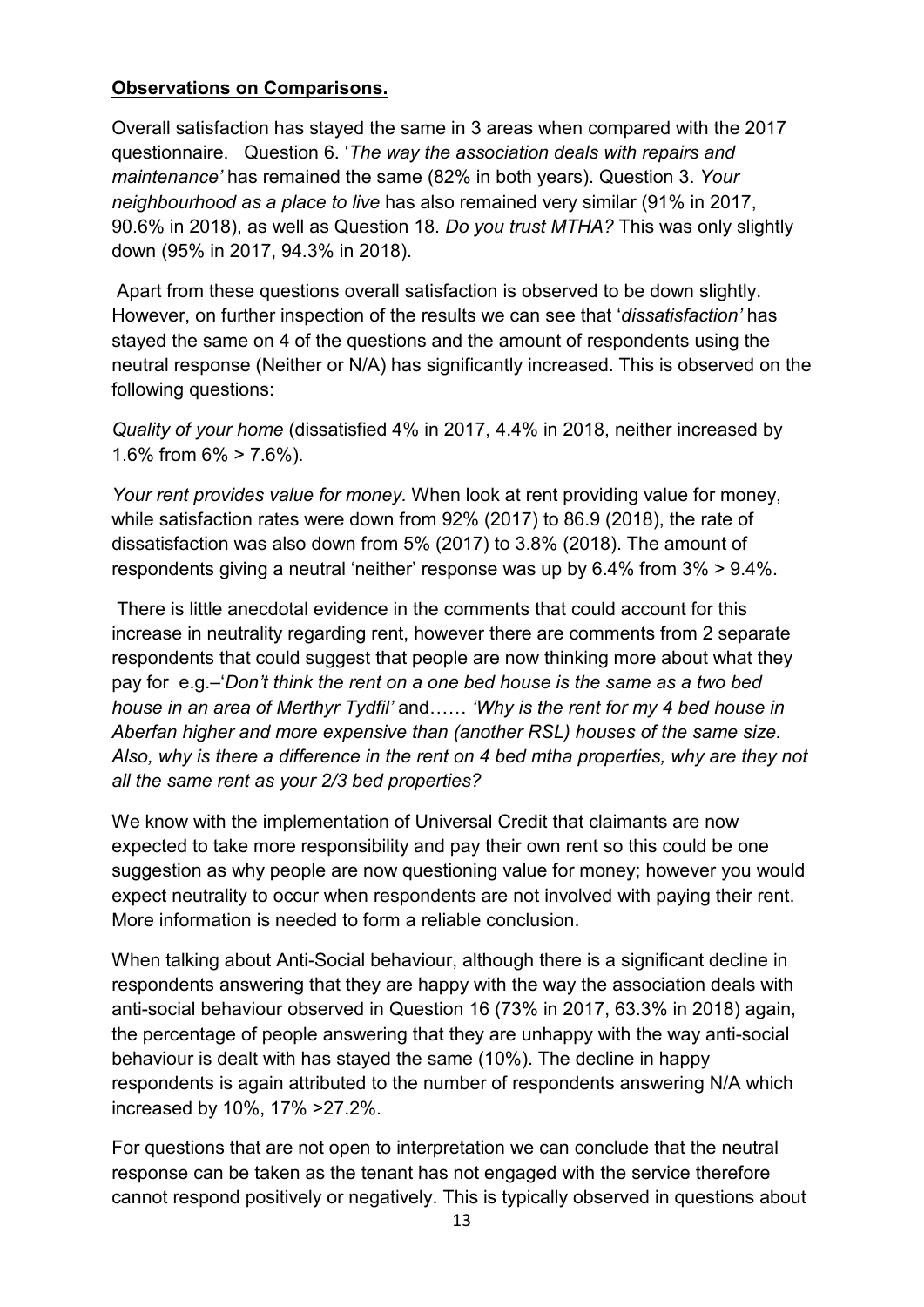a tangible service i.e anti-social behaviour or the maintenance service. However, when talking about perceptions understanding neutral responses are more difficult.

# **Complaints and Compliments**.

We record all complaints and compliments on our housing management system. Whenever a formal complaint is received a complaints team will be assembled to look into the issues raised. The complaint will be thoroughly investigated and whenever possible a formal response will be sent to the tenant within 10 working days. It will not always be possible to respond within the time period if there are ongoing issues, and a complaint may not always be resolved to the satisfaction of the tenant. We do however keep the tenant up to date with any progress.

During 2018/2019 we received 28 complaints, 6 less than the previous year. These complaints covered the following issues:



Complaints are received via a number of methods and there is no need to put a complaint in writing to be investigated. During 2018/19 we received complaints via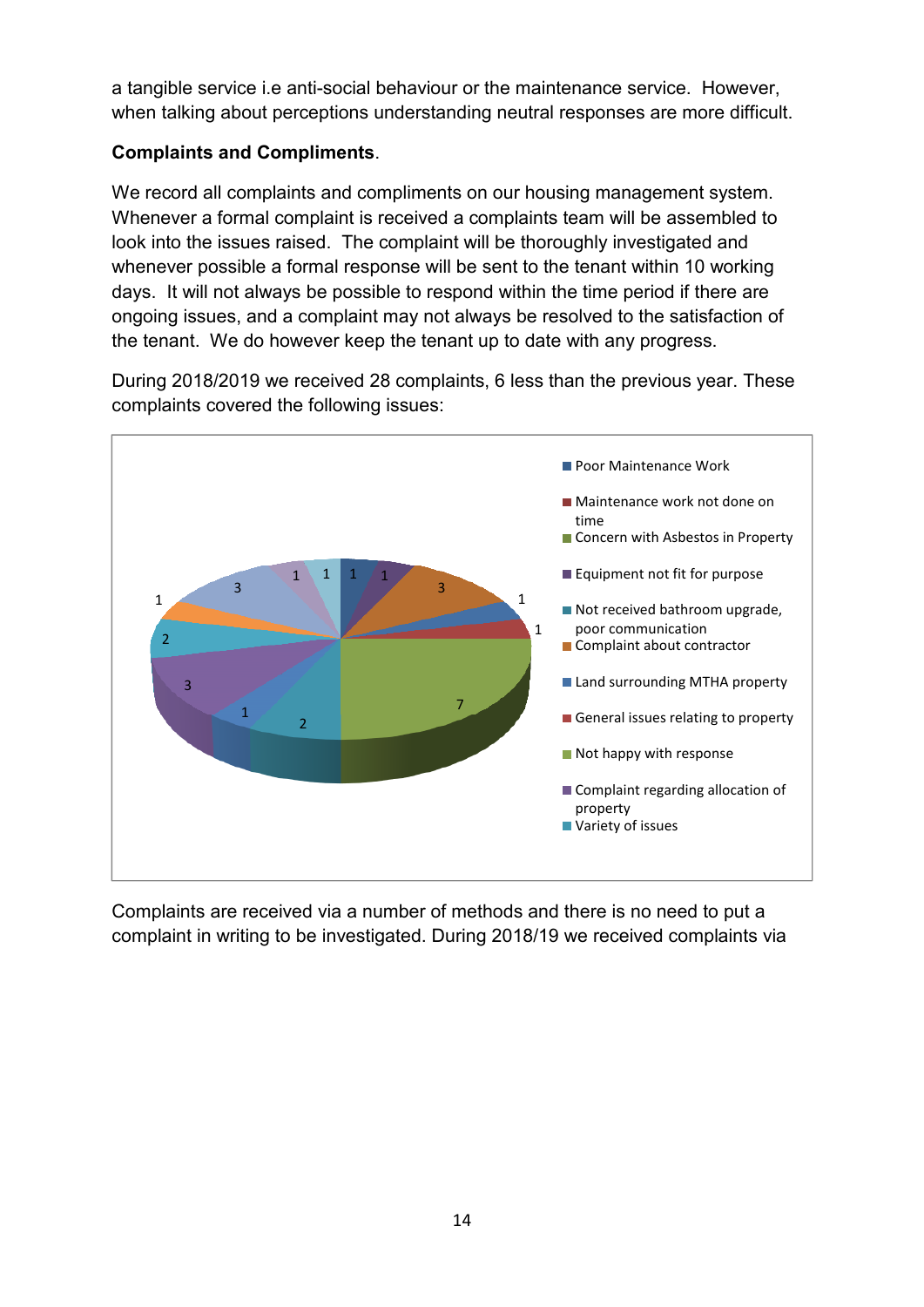the following methods:



 During 2018/19 we received 122 compliments, 54 more compliments than the previous year.



As an Association we are constantly looking for ways to make savings and ensure we provide VFM for the services we provide and the contracts we enter into. The following table shows the savings made during the financial year 2017/18. Financial